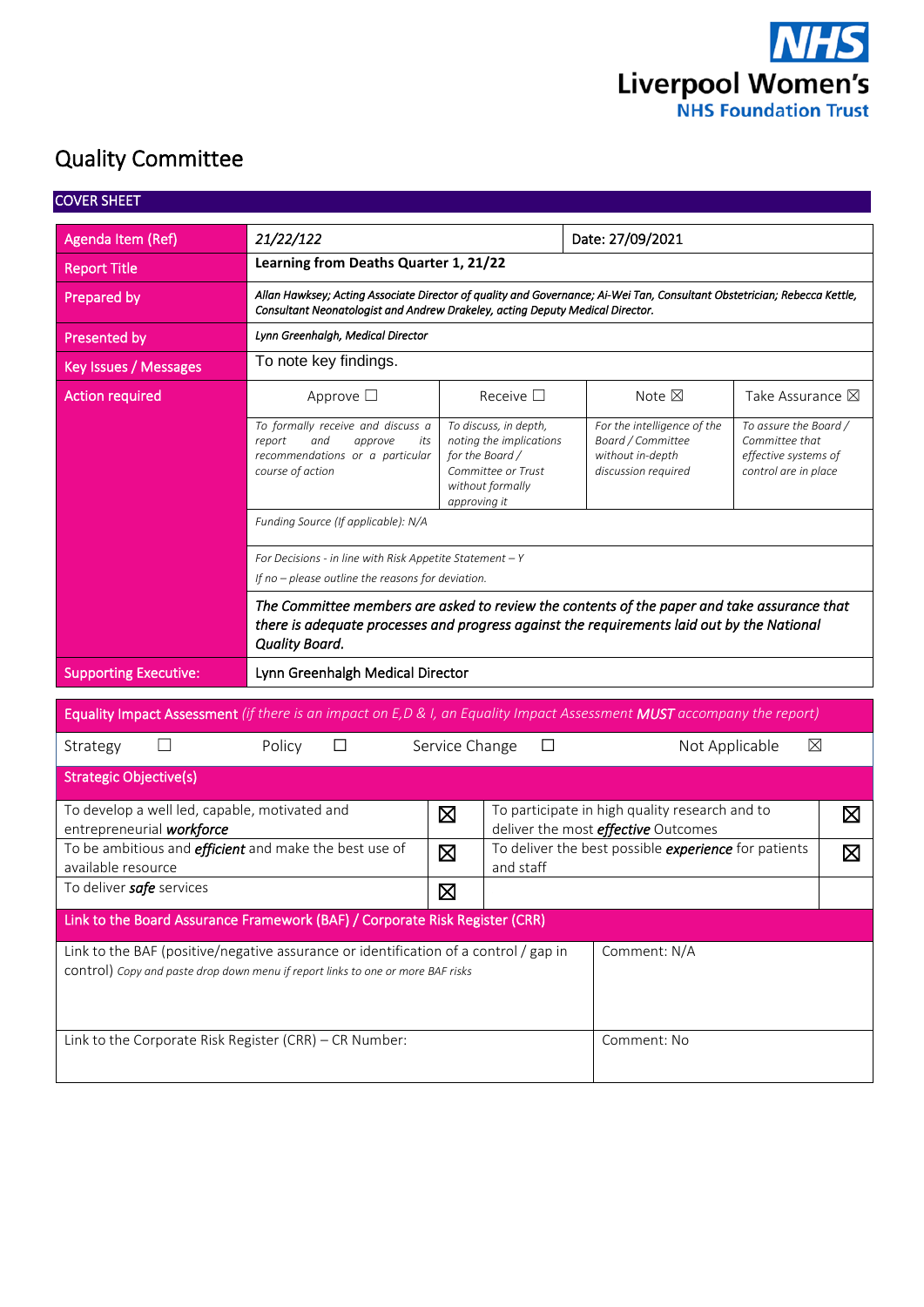#### **Key findings in this report:**

#### **ADULT:**

- There were 2 deaths within Gynaecology Oncology, on the ward. Both deaths were expected and there were no immediate deficiencies in care identified. Both have had mortality reviews completed by the gynaecology safety lead and governance manager and were deemed to have been appropriately managed.
- The Safety and Effectiveness Senate has overview of responsiveness to potential areas of risk to adult mortality.

#### **PERINATAL:**

- The stillbirth rate excluding TOP in the first quarter (Q1) of 2021/2022 is 4/1000.
- All stillbirths underwent a multidisciplinary review panel meeting utilising the PMRT tool.
- All parents were invited to be involved by submitting comments and questions for discussion at these reviews.
- The majority of stillbirths had appropriate antenatal care (Grade A).
- Adaption of care to telephone reviews due to Covid-19 played a role in the outcome of 1 case of stillbirth in Q1.

#### **NEONATAL:**

- Q1 mortality rate for all LWH neonatal deaths is 3.1/1000 births.
- Q1 mortality for LWH inborn babies is 1.0/1000 births.

#### **NEW DEVELOPMENT:**

The Medical Director & Nursing & Midwifery Director have established a 'mortality workforce group' to meet quarterly

- and prior to submission of quarterly mortality reports to the Quality Committee. The key workstreams include: i) embed learning from families into adult deaths (already done elsewhere and in LWH neonates). SOP to be developed.
- ii) Formalise structured judgement review of all deaths with two reviews. First by consultant in charge of the case and subsequently by Trust wide mortality review group.
- iii) Shared learning from regionally reviewed perinatal deaths.
- iv) Review end of life framework.
- v) Peer review of mortality e.g. by CHKS nationally benchmarked data.
- vi) Quarterly mortality and morbidity discussion at Trust GREAT Day.
- vii) Revise the Trust strategy for adult and extended perinatal mortality strategies.

#### **RECOMMENDATIONS:**

- a. The Committee members are asked to review the contents of the paper and take assurance that there is adequate processes and progress against the requirements laid out by the National Quality Board.
- b. Take assurance that there are effective processes in place to assure the Board regarding governance arrangements in place to drive quality and learning from the deaths of adults in receipt of care at the Trust.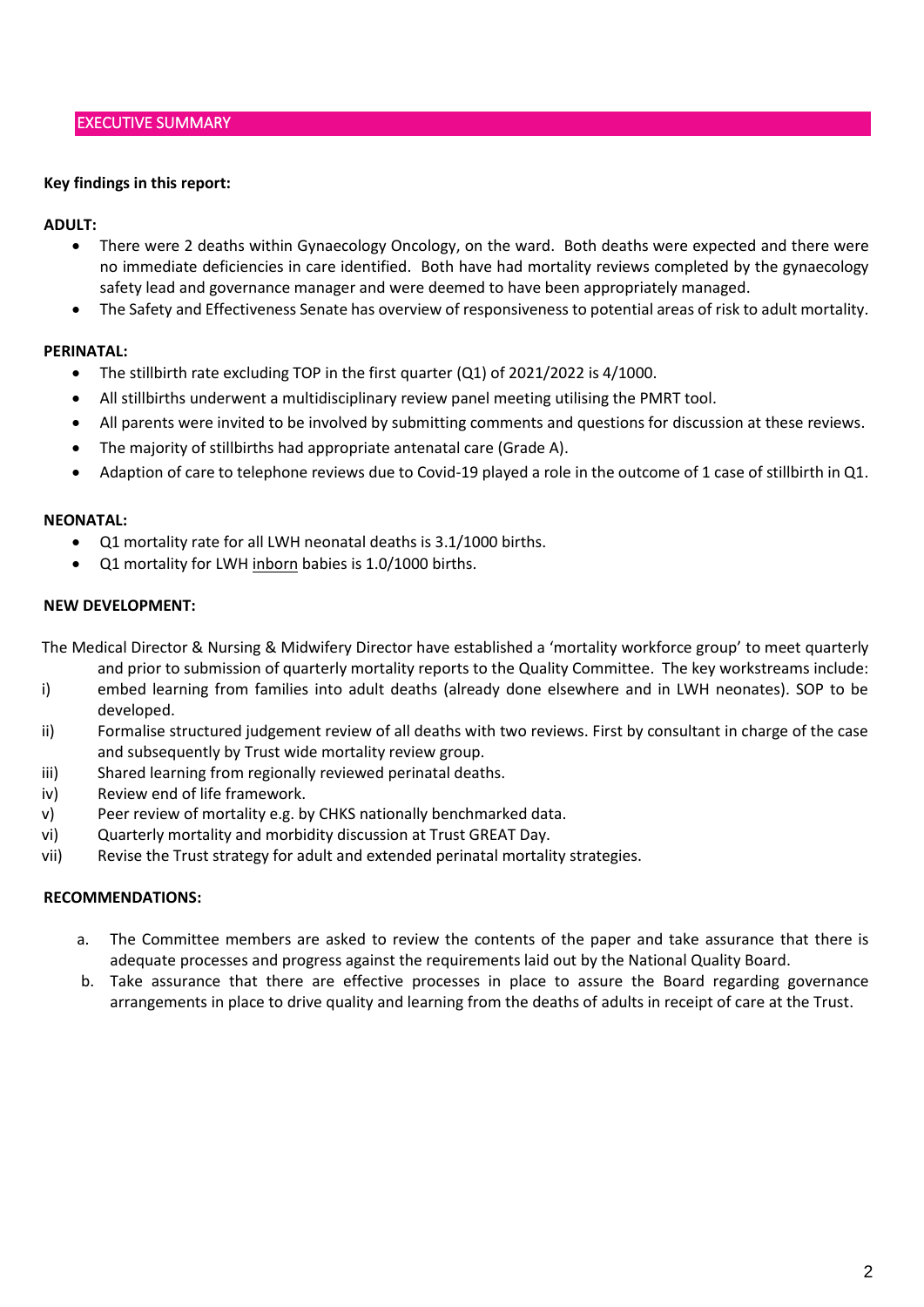### MAIN REPORT

This is the quarter 1 mortality report for adults, perinatal and neonates. The report is part of the regular reporting schedule of the Trust to ensure that there is oversight and assurance monitoring of the mortality rates related to the clinical activity of the Trust. This is in accordance with recommendations by the National Quality Board and the Care Quality Commission. It outlines the work taking place within the department which is reported to the neonatal NWODN (North-West operational delivery network) and reviewed at CDOP (child death overview panel).

The data contained in this report is pure data and is not standardised mortality data such as SHMI, due to the low level of mortality numbers encountered and the complexity of the patients cared for by the Trust.

The use of pure data and not standardised mortality rates has been previously agreed with the CCG as the Trusts approach to monitoring mortality rates.

Of note there is a key change in the data presented in this years' neonatal quarterly reports. Overall mortality is present and then broken to inborn mortality, previously it has been booked mortality which has been reported. However, given that PMRT is looking via case by case at the quality of care provided and in line with network and MBRRACE which review inborn mortality rates, it is deemed more appropriate to report on inborn mortality rather than just the LWH booked population.

# **ADULT MORTALITY Q1**

This report updates the Board regarding the Trust systems and processes to review and learn from deaths of patients under their care. This is in accordance with recommendations by the National Quality Board and the Care Quality Commission. It outlines the work taking place operationally and being overseen by the Safety and Effectiveness Sub - Committee and Quality Committee.

## **Table 1: Obstetric Mortality**

This includes all obstetric activity in-hospital.

|                   | Apr- | May- | Jun- | Jul- | Aug- | Sep- | Oct- | Nov- | Dec- | Jan- | Feb- | Mar- |              |
|-------------------|------|------|------|------|------|------|------|------|------|------|------|------|--------------|
| <b>Obstetrics</b> | 21   | 21   | 21   | 21   | 21   | 21   | 21   | 21   | 21   | 22   | 22   | 22   | <b>TOTAL</b> |
| <b>Total</b>      | 0    |      | 0    |      |      |      |      |      |      |      |      |      |              |
| <b>Mortality</b>  |      |      |      |      |      |      |      |      |      |      |      |      |              |
| <b>Discharges</b> | 1938 | 1971 | 1851 |      |      |      |      |      |      |      |      |      | 5760         |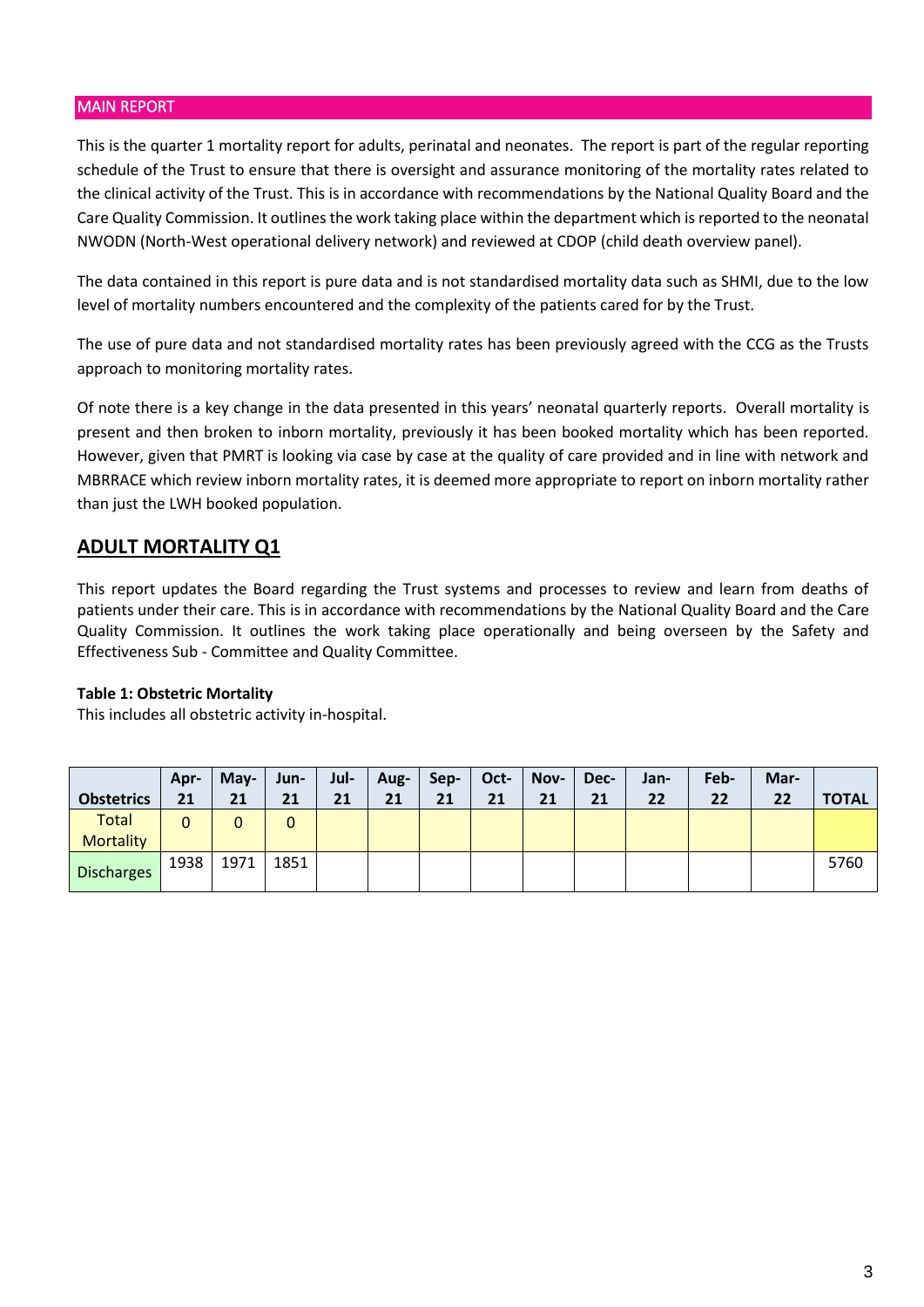## **Table 2: Gynae-oncology mortality**

| Gynaecology<br>(oncology) | Apr-<br>21  | $May-$<br>21 | Jun-<br>21 | Jul-<br>21 | Aug-<br>21 | Sep-<br>21 | Oct-<br>21 | Nov-<br>21 | Dec-<br>21 | Jan-<br>22 | Feb-<br>22 | Mar-<br>22 | <b>TOTAL</b> |
|---------------------------|-------------|--------------|------------|------------|------------|------------|------------|------------|------------|------------|------------|------------|--------------|
| Total<br><b>Mortality</b> | $\mathbf 0$ |              |            |            |            |            |            |            |            |            |            |            |              |
| <b>Discharges</b>         | 65          | 70           | 58         |            |            |            |            |            |            |            |            |            | 193          |

## **Table 3: Benign Gynaecology**

| Gynaecology<br><b>Oncology</b>   | Apr-<br>21 | May-<br>21 | Jun- $ $ Jul-<br>21 | 21 | Aug-<br>21 | Sep-<br>21 | Oct-<br>21 | Nov-<br>21 | Dec- | Jan-<br>22 | Feb-<br>22 | Mar-<br>22 | <b>TOTAL</b> |
|----------------------------------|------------|------------|---------------------|----|------------|------------|------------|------------|------|------------|------------|------------|--------------|
| <b>Total</b><br><b>Mortality</b> |            | 0          | 0                   |    |            |            |            |            |      |            |            |            |              |
| <b>Discharges</b>                | 547        | 601        | 640                 |    |            |            |            |            |      |            |            |            | 1788         |

## **Out of hospital deaths 2021-22 Quarter 1**

Out of hospital deaths in Maternity are considered as community deaths and not allocated to the Trust. The Trust does however, review care provided in all these cases to determine any thematic points for learning.

There were no reported out of hospital maternal deaths related to women who died within 12 months of delivering a baby at LWH in Q1.

No out of hospital Gynaecological deaths in Q1 were observed.

## **Mortality reviews and Key Themes**

## **Table 4. Themes**

| <b>Mortality reviews in Q1</b>           |                           |                    |  |  |  |  |  |  |
|------------------------------------------|---------------------------|--------------------|--|--|--|--|--|--|
|                                          | <b>Maternity (Direct)</b> | <b>Gynaecology</b> |  |  |  |  |  |  |
| No of Adult Deaths                       | 0                         |                    |  |  |  |  |  |  |
| No of Mortality Reviews completed        |                           | completed          |  |  |  |  |  |  |
| No of deaths requiring RCA's             | O                         |                    |  |  |  |  |  |  |
| No of deaths due to deficiencies in care | O                         | 0                  |  |  |  |  |  |  |
| <b>Mortality Themes</b>                  | N/A                       | N/A                |  |  |  |  |  |  |
| Progress v Smart Plans                   | N/A                       | N/A                |  |  |  |  |  |  |
| <b>Mortality Outcomes</b>                | N/A                       | N/A                |  |  |  |  |  |  |
| Measures for ongoing scrutiny            | N/A                       | N/A                |  |  |  |  |  |  |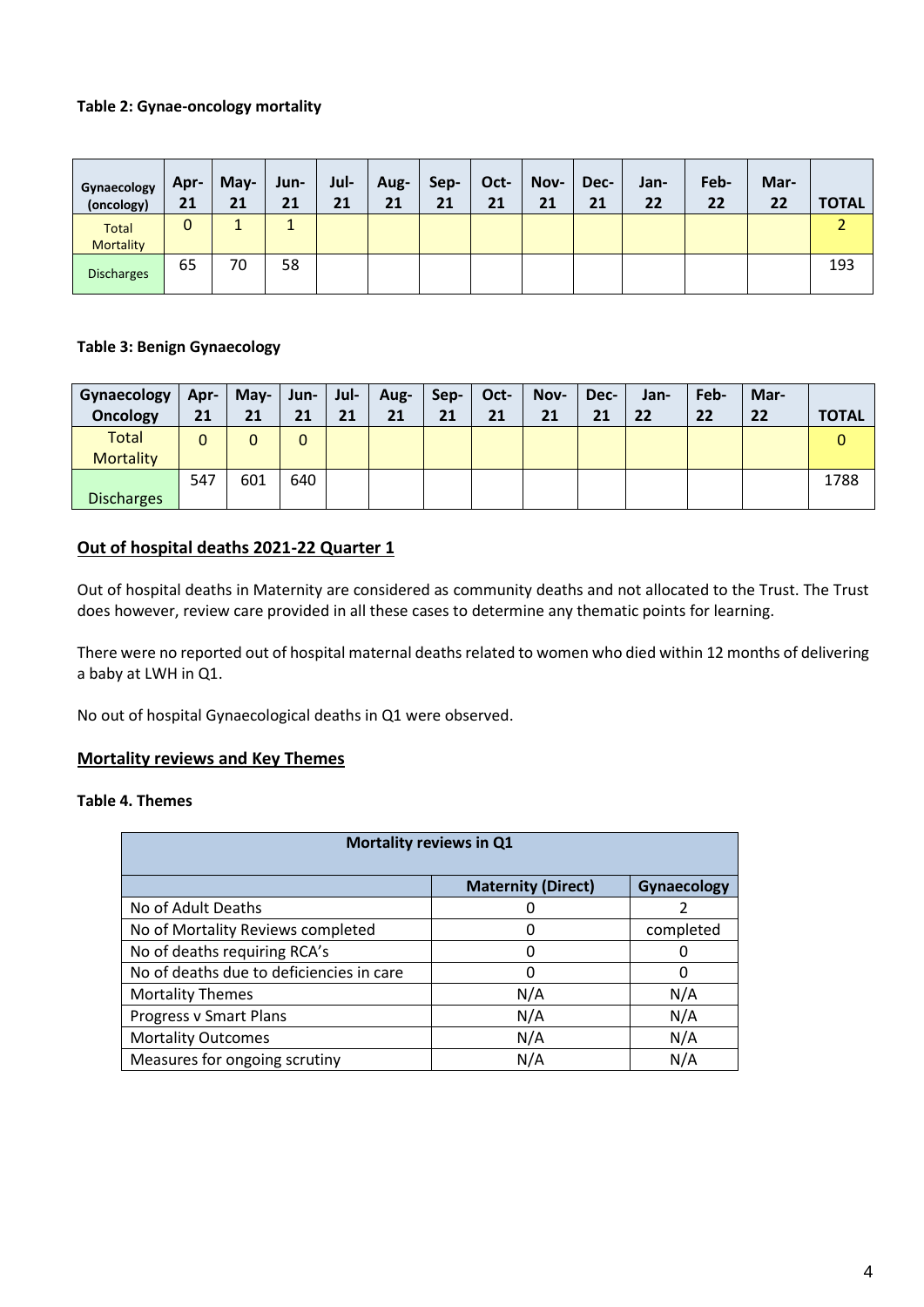**Unexpected adult gynaecology deaths** trigger a 72- hour report and are recorded on Ulysses (Trust risk management and incident recording system).

There were no unexpected gynaecology deaths recorded in this quarter.

All **direct maternal deaths** trigger serious incident investigation. No direct maternal deaths were recorded in this quarter.

### **Risk Assurances in relation to mortality**

As part of the Trusts assurances processes the Effectiveness and Safety Sub – Committee work to gain assurance as to actions taken in relation to Serious Incident reviews, Lessons Learnt, External Alerts and National guidance on Quality and Safety.

## **Horizon Scanning**

#### **Horizon Scanning Summary for guidance, reports and publications.**

There were no updates of note for this reporting period.

# **PERINATAL MORTALITY Q1**

#### **Mortality Dashboard**

Previous annual stillbirth rates excluding termination of pregnancy per 1000 births were: 2018/19 = 3.91; 2019/20  $= 2.89$  and  $2020/21 = 3.4$ .

It has been agreed with the Clinical Lead for Obstetrics that this table, and a summary of cases discussed at PMRT will be an agenda item at the monthly Maternity Clinical Meeting so that the Stillbirth rate can be monitored, and relevant issues identified discussed.

| <b>STILLBIRTHS</b>                       | Jul-<br>20              | Aug-<br>20   | Sep-<br>20 | Oct-<br>20 | Nov-<br>20  | Dec-<br>20     | Jan-<br>21              | Feb-<br>21 | Mar-<br>21 | Apr-<br>21 | May-<br>21              | Jun-<br>21     | <b>Q1 TOTAL</b><br>2021/22 |
|------------------------------------------|-------------------------|--------------|------------|------------|-------------|----------------|-------------------------|------------|------------|------------|-------------------------|----------------|----------------------------|
| Total<br><b>Stillbirths</b>              | $\overline{2}$          | 3            | 1          | 4          | 1           | $\overline{2}$ | 4                       | 0          | 1          | 3          | $6\phantom{1}6$         | $\overline{4}$ | 13                         |
| <b>Stillbirths</b><br>(excluding<br>TOP) | $\overline{\mathbf{2}}$ | $\mathbf{2}$ | 1          | 2          | $\mathbf 1$ | $\overline{2}$ | $\overline{\mathbf{3}}$ | 0          | 3          | 3          | $\overline{\mathbf{3}}$ | $\overline{2}$ | 8                          |
| <b>Births</b>                            | 658                     | 677          | 681        | 669        | 605         | 605            | 604                     | 615        | 650        | 639        | 672                     | 696            | 2007                       |

#### **Table 5: Stillbirths >24 weeks**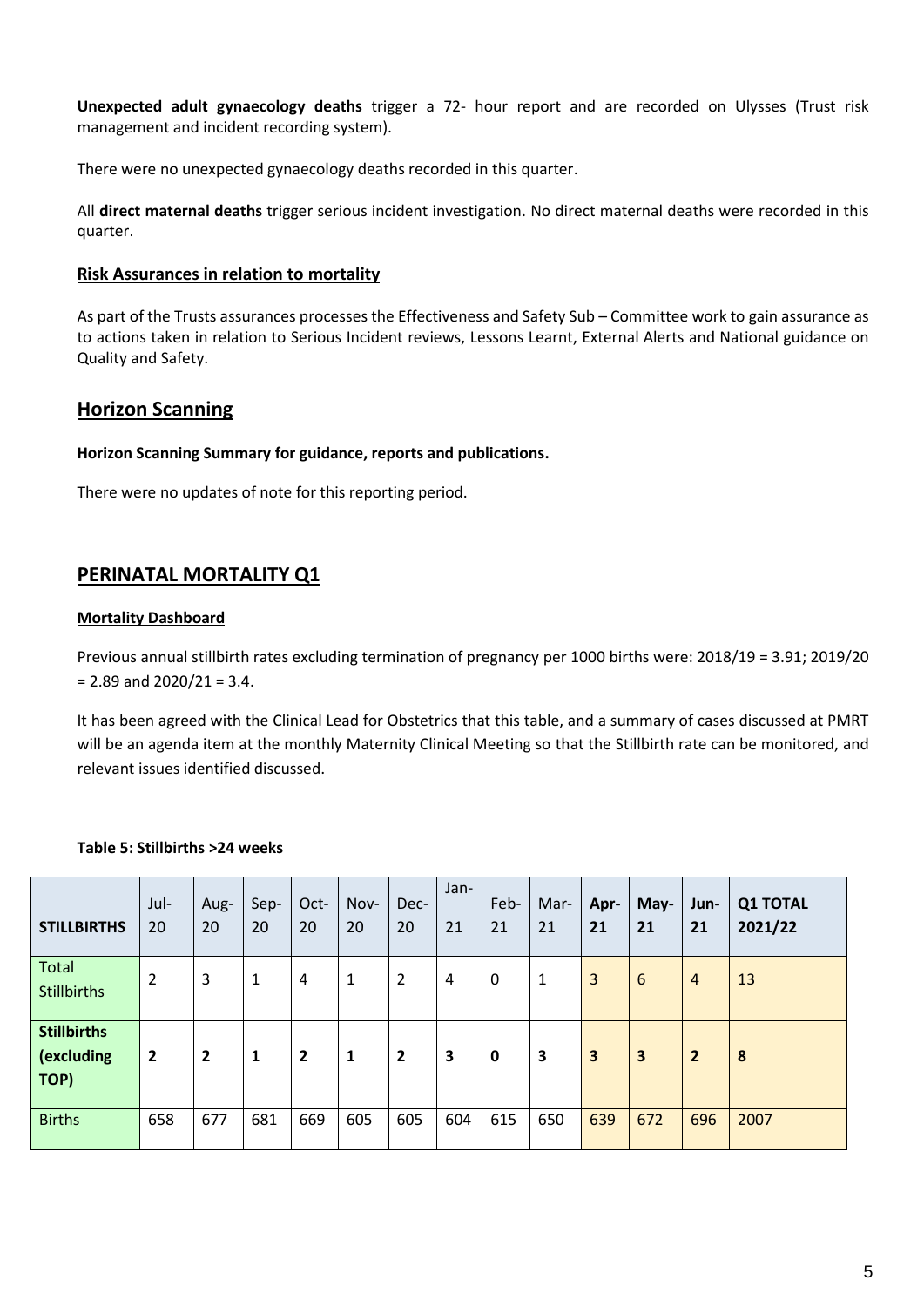| Overall    | 3.03 | 4.43 | 1.47 | 5.98 | 1.65 | 3.31 | 6.6 | $\mathbf 0$ | 4.6 | 4.7 | 8.9 | 5.7 | 6.5 |
|------------|------|------|------|------|------|------|-----|-------------|-----|-----|-----|-----|-----|
| Rate/1000  |      |      |      |      |      |      |     |             |     |     |     |     |     |
| births     |      |      |      |      |      |      |     |             |     |     |     |     |     |
|            |      |      |      |      |      |      |     |             |     |     |     |     |     |
| Rate       | 3.03 | 2.95 | 1.5  | 1.47 | 1.65 | 3.31 | 4.9 | 0           | 4.6 | 4.7 | 4.5 | 2.9 | 4.0 |
| (excluding |      |      |      |      |      |      |     |             |     |     |     |     |     |
| TOP)/1000  |      |      |      |      |      |      |     |             |     |     |     |     |     |
|            |      |      |      |      |      |      |     |             |     |     |     |     |     |

# **Table 6: Stillbirth rate (excluding terminations) per quarter**

| <b>Quarter</b> | Rate 2019/2020 | Rate 2020/2021 | Rate      |
|----------------|----------------|----------------|-----------|
|                |                |                | 2021/2022 |
| Q1             | 4.0            | 5.5            | 4.0       |
| Q <sub>2</sub> | 4.1            | 2.5            |           |
| Q <sub>3</sub> | 1.5            | 2.7            |           |
| Q4             | 1.7            | 3.2            |           |
| <b>ANNUAL</b>  | 2.9            | 3.4            |           |

# **Table 7: Gestation at diagnosis of Stillbirths and cause of death**

| <b>Gestation at Stillbirth</b> | <b>Number</b> | Cause of death                    |
|--------------------------------|---------------|-----------------------------------|
|                                | $(N=8)$       |                                   |
| <28 weeks                      | 3             | <b>Extreme Prematurity</b>        |
|                                |               | Twin to twin transfusion          |
|                                |               | Fetal Growth Restriction (FGR) /  |
|                                |               | Placental insufficiency           |
| 28-34 weeks                    | $\mathbf{1}$  | FGR / Placental insufficiency     |
| 34-37 weeks                    | 3             | Lethal congenital anomaly         |
|                                |               | Complex placental pathology (CHI) |
|                                |               | Placental insufficiency           |
| > 37 weeks                     | 1             | FGR / Placental insufficiency     |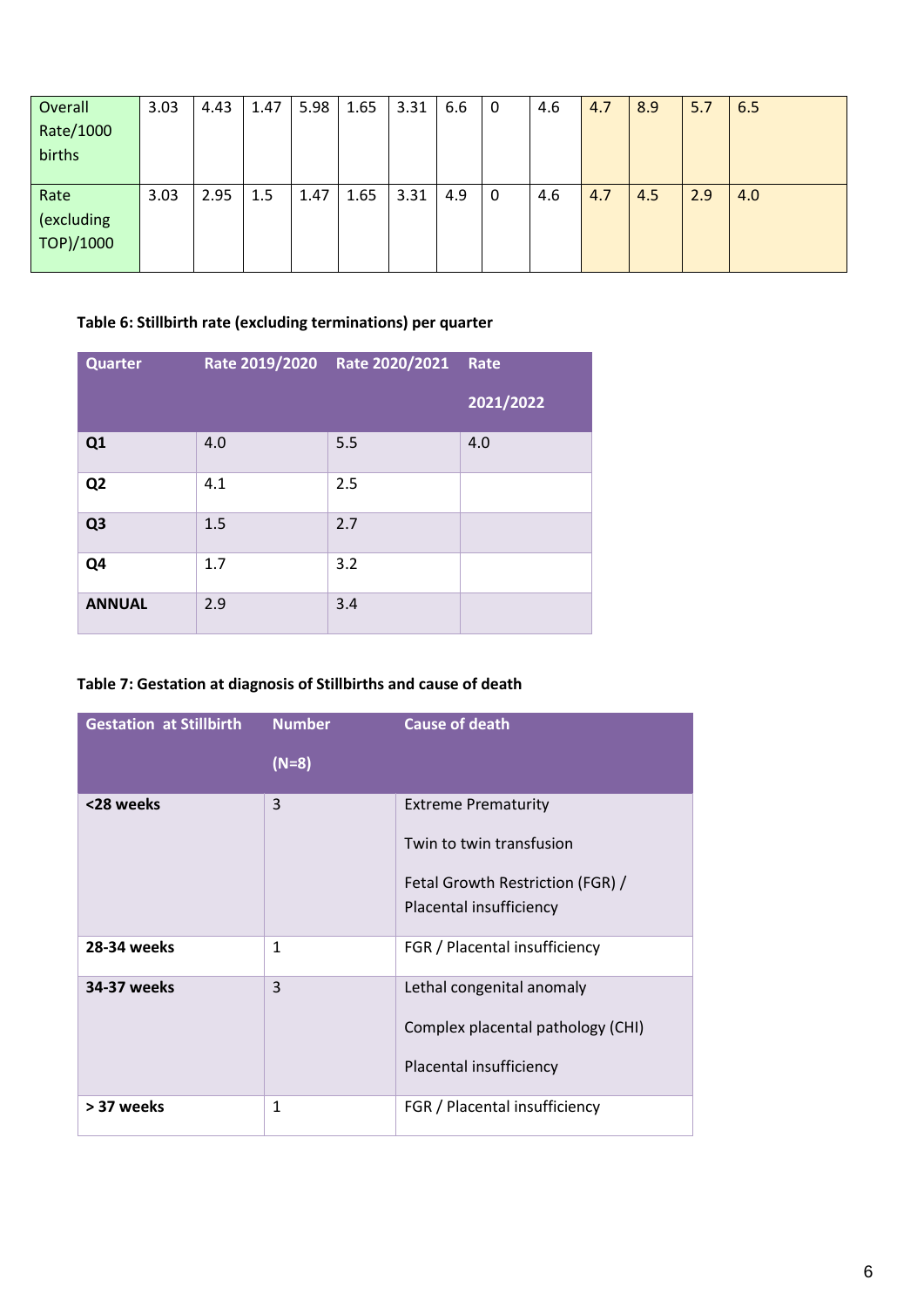## **Mortality reviews and Themes**

The methodology for review of stillbirths has been explained in previous reports and remains unchanged. The PMRT is completed and the antenatal and postnatal care a mother receives is graded in line with the MBRRACE-UK grading system. The postnatal care is focused on the bereavement care the family receive, but also reviews care in relation to management of complications of labour and the postnatal period. Table 8 shows the criteria for grading.

| <b>Care Grade</b> | <b>Description</b>                                                       |
|-------------------|--------------------------------------------------------------------------|
| <b>Grade A</b>    | No improvements in care identified                                       |
| <b>Grade B</b>    | Improvements in care identified that would not have changed the outcome  |
| <b>Grade C</b>    | Improvements in care identified that <b>may</b> have changed the outcome |
| <b>Grade D</b>    | Improvements in care provided that could have changed the outcome        |

#### **Table 8: MBRRACE - UK Care Grading**

Any cases graded D are automatically reported as a Serious Incident and added to StEIS. A root cause analysis (RCA) investigation is completed and the family are informed of the findings.

All the stillbirths in Q1 have been reviewed, and the grading of care provided are as below.

**Table 9: Grading of care for babies in Q1 of 2021-22**

| Grade                          | Care in antenatal<br>period | Percentage (%) | Care in postnatal<br>period | Percentage (%) |
|--------------------------------|-----------------------------|----------------|-----------------------------|----------------|
| A                              | 5                           | 62.5           | $\overline{7}$              | 87.5           |
| B                              | $\mathbf{1}$                | 12.5           | $\mathbf{1}$                | 12.5           |
| $\mathsf{C}$                   | $\overline{2}$              | 25             | $\Omega$                    | $\mathbf 0$    |
| D                              | 0                           | 0              | 0                           | 0              |
| <b>Total cases</b><br>reviewed | 8                           |                | 8                           |                |

**Table 10. Grading of ANTENATAL care where care issues were identified (B, C or D)** 

| <b>Gestation</b><br>of SB | <b>Grading</b><br>of care | <b>Cause of</b><br>death   | <b>Issues</b>                                                                     | <b>Actions</b>                                                                                                | <b>Lessons Learnt</b>                                                                |
|---------------------------|---------------------------|----------------------------|-----------------------------------------------------------------------------------|---------------------------------------------------------------------------------------------------------------|--------------------------------------------------------------------------------------|
| $35 + 1$                  | B                         | Placental<br>insufficiency | Comments<br>conveyed to<br>patient that there<br>will be altered<br>perception of | Lesson of the week<br>(LOTW) to disseminate<br>to all clinicians<br>(doctors, midwives,<br>sonographers) that | Importance of not<br>giving information to<br>patient that are not<br>evidence based |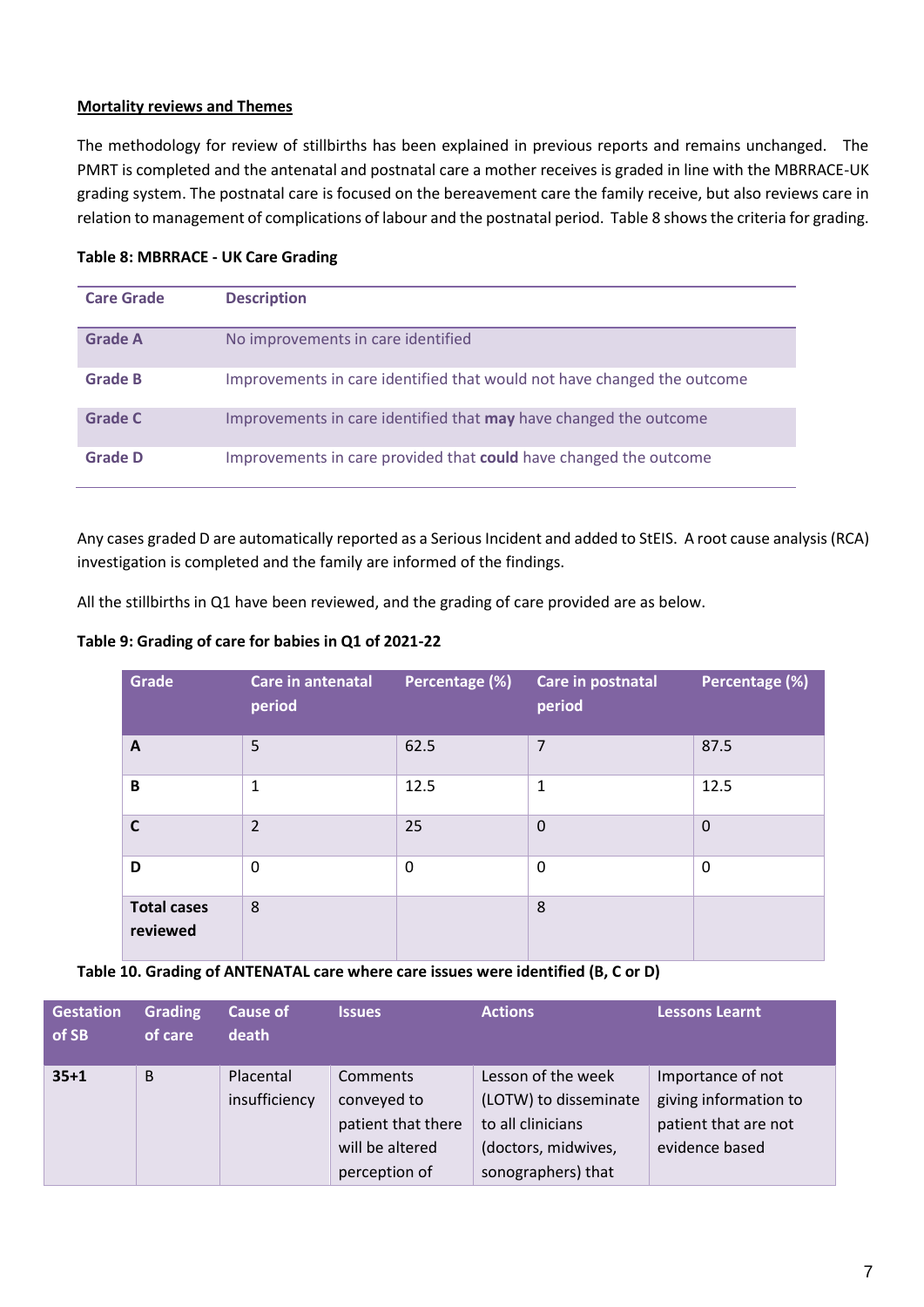|          |              |                                                          | fetal movement<br>(FM) due to an<br>anterior placenta                                                                                                                                                           | perception of FM does<br>not change with<br>placental site, and not<br>to tell patient this                                                                                                                                                                |                                                                                                                                         |
|----------|--------------|----------------------------------------------------------|-----------------------------------------------------------------------------------------------------------------------------------------------------------------------------------------------------------------|------------------------------------------------------------------------------------------------------------------------------------------------------------------------------------------------------------------------------------------------------------|-----------------------------------------------------------------------------------------------------------------------------------------|
| $28 + 2$ | $\mathsf C$  | Placental<br>insufficiency<br>Pre-<br>eclampsia<br>(PET) | Telephone<br>appointments for<br>community<br>midwifery (CMW)<br>due to Covid                                                                                                                                   | CMW appointments to<br>revert back to face-to-<br>face reviews. ACTION<br>COMPLETED                                                                                                                                                                        | Importance of face-to-<br>face reviews for CMW<br>appointments to allow<br>for routine observations<br>and urine analysis to be<br>done |
| $36 + 1$ | $\mathsf{C}$ | Complex<br>placental<br>pathology<br>(CHI)<br><b>FGR</b> | Did not attend<br>(DNA) policy not<br>followed, as lost<br>to follow up in<br><b>Obstetric Day</b><br>Unit (ODU) for<br>monitoring of<br>PET; Not triaged<br>appropriately at<br>booking into high<br>risk care | LOTW in midwifery<br>assessment unit<br>(MAU)/ODU on the<br>importance of<br>adhering to the DNA<br>policy<br>To monitor change to<br>electronic patient<br>records (EPR) and<br>assess if provision of<br>antenatal<br>documentation is<br>affected by it | Importance of ensuring<br>patients have<br>appropriate follow up if<br>DNA appointments                                                 |

# **Table 11. Grading of POSTNATAL care where care issues were identified (B, C or D)**

| <b>Gestation</b><br>of<br>stillbirth | <b>Grading</b><br>of care | <b>Cause of</b><br>death | <b>Issues</b>                                                                                                                | <b>Actions</b>                                                                          | <b>Lessons Learnt</b>                                 |
|--------------------------------------|---------------------------|--------------------------|------------------------------------------------------------------------------------------------------------------------------|-----------------------------------------------------------------------------------------|-------------------------------------------------------|
| $24 + 4$                             | B                         | Extreme<br>prematurity   | Lack of co-location of<br>services and woman<br>required 2 different<br>transfers to LUHFT for CT<br>scan and echocardiogram | An ongoing action in<br>the trust to review<br>availability of services<br>in the trust | Single site issues<br>well<br>documented<br>elsewhere |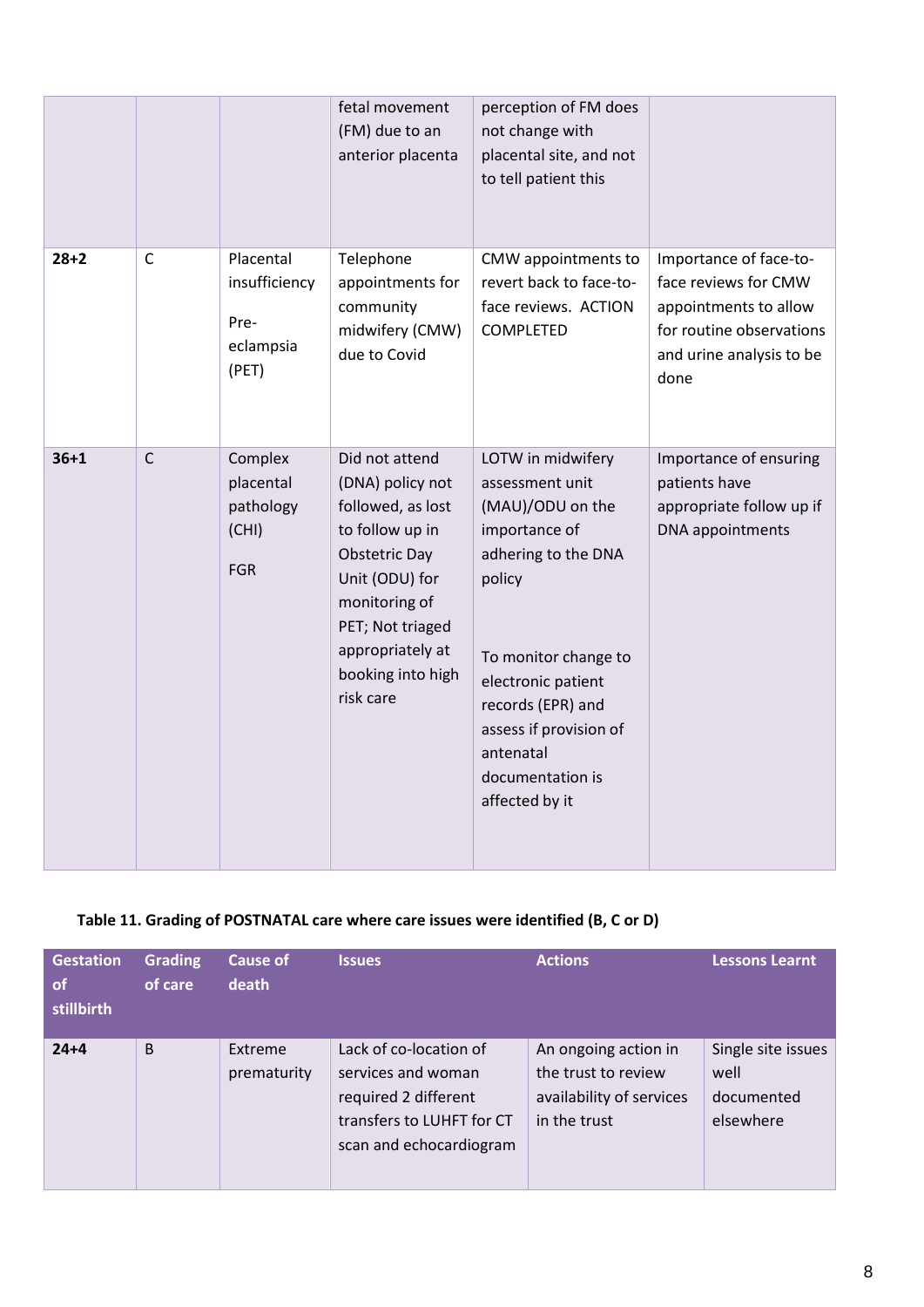## **Learning from perinatal deaths in Q1**

Although the numbers are low, compared with 2020/21, there continues to be a low number of cases where antenatal care issues have been identified and learning from these needs to continue.

In Q1, learning points identified are:

- Importance of adhering to the 'did not attend' policy, to ensure appropriate follow is available after a patient DNA's an appointment.
- Importance of face-to-face community midwifery reviews.
- To not give advice to patients that fetal movements are affected by placental site.

The trust has implemented the K2 electronic patient record in January 2021, with a significant change to the documentation of maternal reviews and assessing important documents such as GROW charts and fetal medicine unit scan reports. Through the PMRT process, data will also be collated on whether implementation of K2 has a role in the antenatal care provided in stillbirth cases, whether positive or negative.

Following previous reports, the Trust has now updated the guideline for serial growth scans to be fully compliant with recommendations from Saving Babies' Lives.

## **Recommendations**

It is recommended that the board take assurance that

- The rate of stillbirth will continue to be monitored.
- Parents continue to be at the centre of the investigation process.
- All stillbirths undergo a robust review process where learning is identified and shared.
- Issues identified at the reviews and recommendations made will now be tracked through the maternity clinical meeting.
- The trust will comply with nationally mandated initiatives such as Saving Babies' Lives, CNST, PMRT and MBRRACE-UK.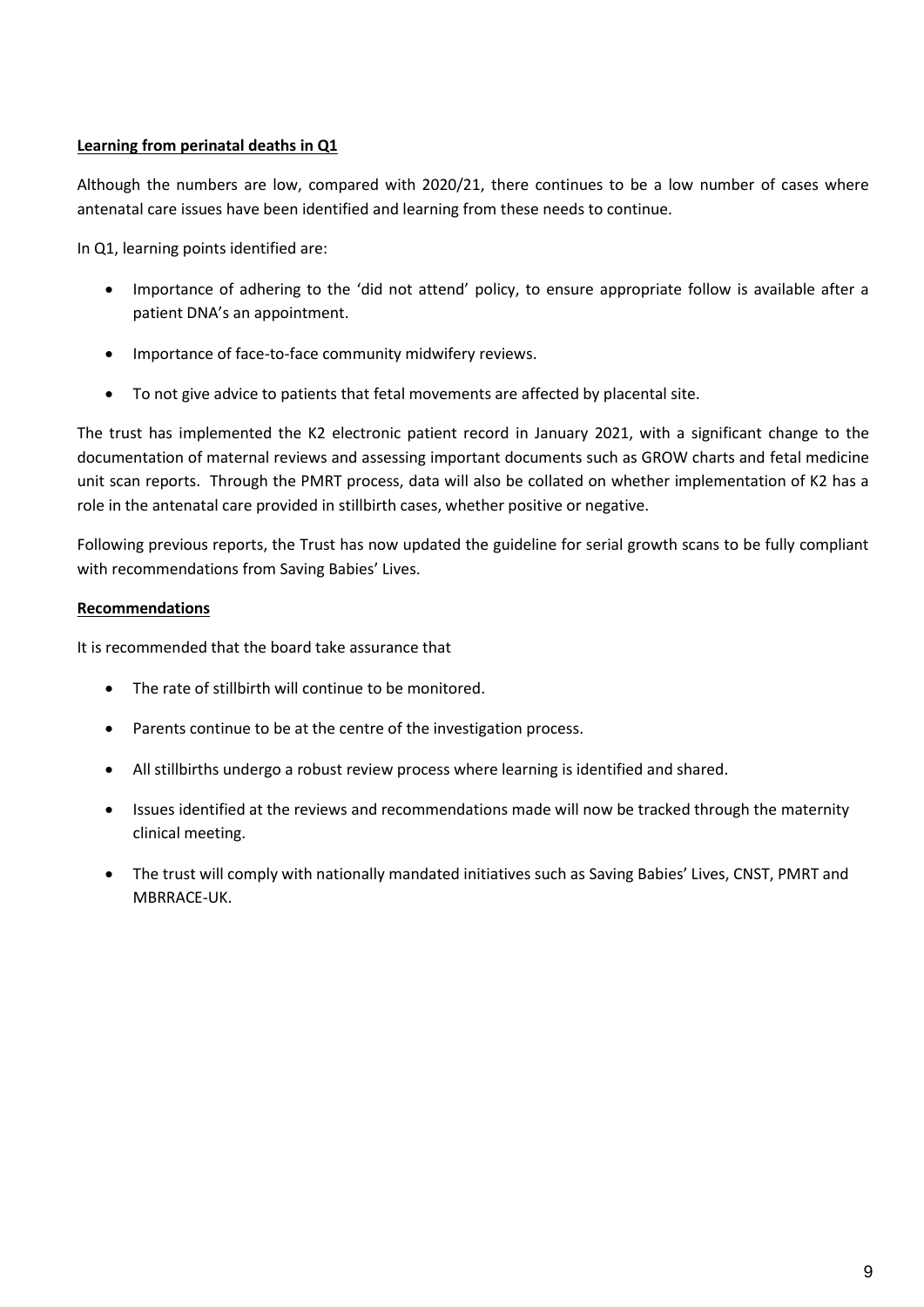# **NEONATAL MORTALITY Q1**

## **1. Mortality Dashboard**

It has been agreed with the Head of Governance and Deputy Medical Director, that the following table showing the total mortality and the rate of death per 1000 births will be used as the mortality dashboard metric. Tables 12 and 13 refer to LWH NICU in-hospital mortality before discharge. The end of year annual neonatal mortality report will detail all neonatal deaths (<28 days), both on NICU and labour ward, all deaths before discharge, deaths at home or in another organisation after delivery and / or care in LWH neonatal unit.

| <b>NICU</b>                              | Jul<br>20 | Aug<br>20 | Sep<br>20 | Oct<br>20   | <b>Nov</b><br>20 | <b>Dec</b><br>20 | Jan<br>21 | Feb<br>21 | Mar<br>21      | Apr<br>21 | Ma<br>у<br>21 | Jun<br>21      | Q1<br><b>Total</b> |
|------------------------------------------|-----------|-----------|-----------|-------------|------------------|------------------|-----------|-----------|----------------|-----------|---------------|----------------|--------------------|
| <b>Discharges</b>                        | 102       | 108       | 91        | 94          | 98               | 90               | 91        | 92        | 89             | 100       | 97            | 106            | 303                |
| <b>Total Mortality</b>                   | 9         | 3         | 9         | $\mathbf 0$ | 3                | 4                | 6         | 4         | $\overline{2}$ | 3         | $\mathbf{1}$  | $\overline{2}$ | 6                  |
| <b>Births</b>                            | 658       | 677       | 681       | 669         | 605              | 605              | 610       | 618       | 658            | 622       | 654           | 673            | 1949               |
| <b>Mortality Rate</b><br>per 1000 births | 13.<br>6  | 4.4       | 13.<br>2  | 0           | 4.9              | 6.6              | 9.8       | 6.5       | 3.0            | 4.8       | 1.5           | 3.0            | 3.1                |

## **Table 12: LWH Mortality**

In Q1 of 21/22 we have seen a return to the mortality rates we are used to seeing in the years prior to 20/21, when we had a higher than normal mortality rate. There is an ongoing network collaborative review with another surgical NICU in the region looking at LWH preterm (<32 week) mortality, in addition to the cases themselves it also includes a wider review of service specification and population comparison to identify learning, changes or improvements that may be relevant to the higher than average mortality rates (MBRRACE 2018) we have been seeing in the last few years.

## **Figure 1. Neonatal mortality**



Figure 1 details over time, month by month from 18/19 to 21/22, the discharges and neonatal mortality as bar charts, with the percentage neonatal mortality as the purple line chart. This demonstrates the change we have seen over the last year in the neonatal mortality rates in LWH. The spikes we saw in mortality last year appear to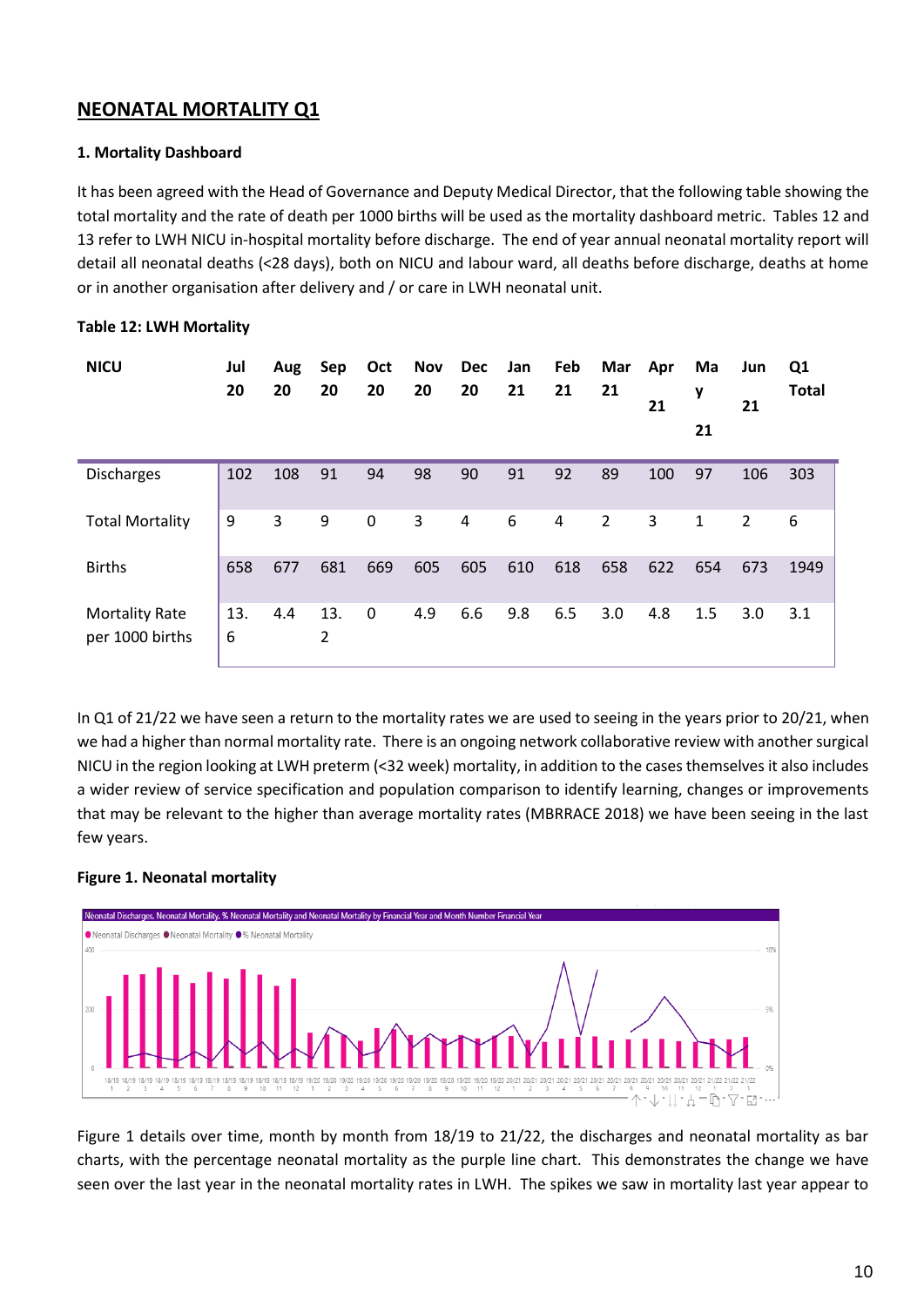have settled over the last few months to previous rates. The lower rates are reassuring to see, although we will be monitoring to see if this is sustained.

Table 13 details the mortality for babies born in LWH only, excluding post-natal transfers. Tables 14 and 15 detail the breakdown of the deaths by gestation and cause. As a regional tertiary surgical and cardiac NICU we accept inutero and post-natal transfers of high-risk babies requiring intensive care after birth and have an increased risk of mortality.

| <b>NICU</b>                          | Jul | Aug | Sep | Oct | <b>Nov</b> | <b>Dec</b> | Jan | Feb | Mar | Apr            | Ma        | Jun       | Q <sub>1</sub> |
|--------------------------------------|-----|-----|-----|-----|------------|------------|-----|-----|-----|----------------|-----------|-----------|----------------|
| (LWH                                 | 20  | 20  | 20  | 20  | 20         | 20         | 21  | 21  | 21  | 21             | y         | 21        | <b>Total</b>   |
| INBORN)                              |     |     |     |     |            |            |     |     |     |                | 21        |           |                |
| Discharges                           |     |     |     |     |            |            |     |     |     | 100            | 97        | 106       | 303            |
| Total                                |     |     |     |     |            |            |     |     |     |                |           |           |                |
| Mortality                            |     |     |     |     |            |            |     |     |     | $\overline{2}$ | $\pmb{0}$ | $\pmb{0}$ | $\mathbf{2}$   |
| <b>Births</b>                        | 658 | 677 | 681 | 669 | 605        | 605        | 610 | 618 | 658 | 622            | 654       | 673       | 1949           |
| Mortality<br>Rate per<br>1000 births |     |     |     |     |            |            |     |     |     | 3.2            | $\pmb{0}$ | $\pmb{0}$ | $1.0\,$        |

#### **Table 13: NICU Mortality (inborn LWH)**

This tables details the inborn deaths in LWH, in May and June we had no deaths of babies born in LWH.

Some babies who are born and or cared for in NICU are subsequently transferred to Alder Hey (AH) for ongoing management, or to hospice for end-of-life care. If a baby dies after transfer to AH the case is reviewed through the AH mortality review process by the hospital mortality review group with neonatal input from the Liverpool Neonatal Partnership. If a baby is transferred to a hospice for end of life care the case is reviewed through the LWH PMRT process.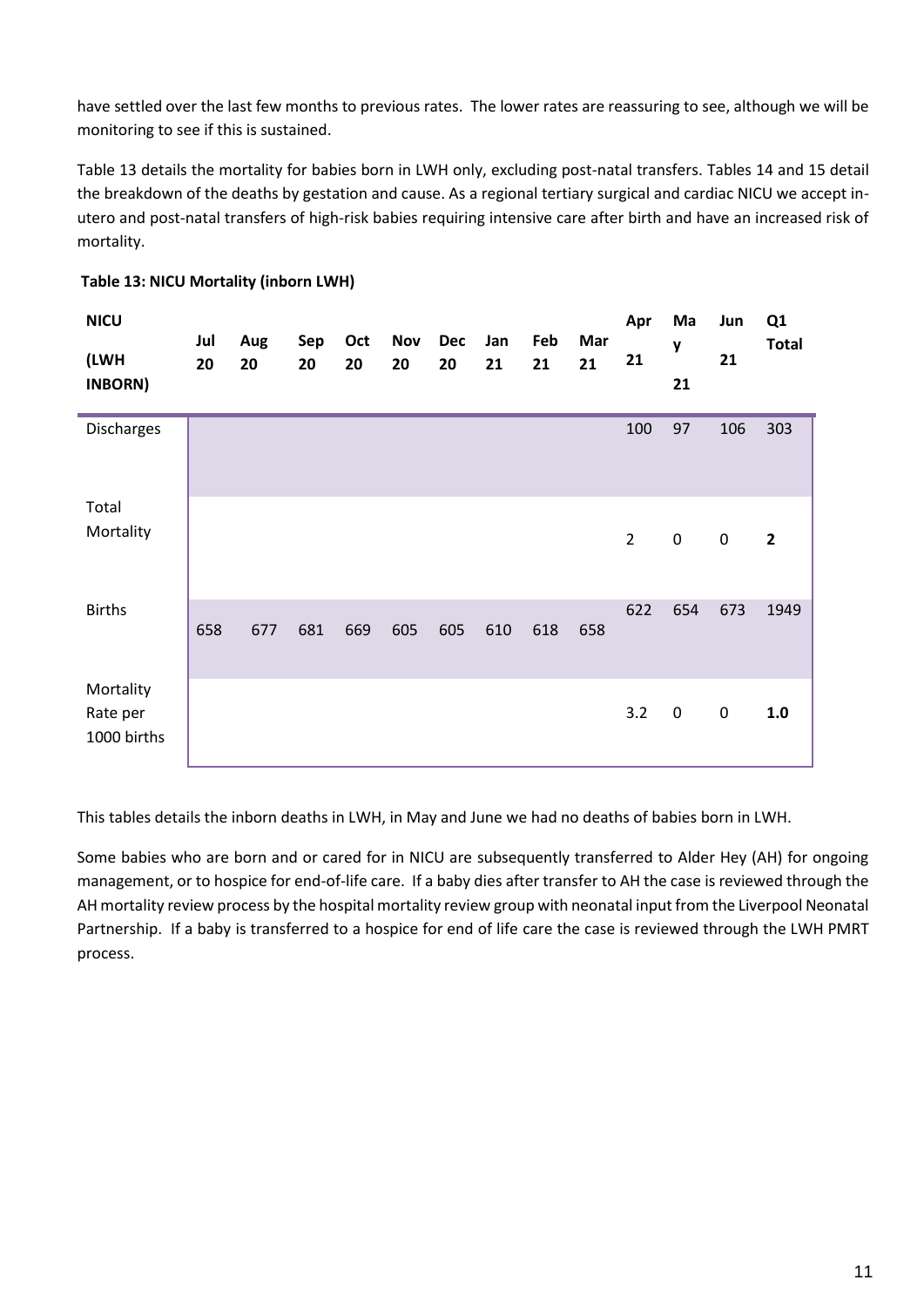## **Table 14: Mortality** *after* **discharge from NICU**

|                                            | Jul<br>20                               | Aug<br>20                                          | <b>Sep</b><br>20                        | <b>Oct</b><br>20 | <b>Nov</b><br>20                             | <b>Dec</b><br>20 | Jan<br>21      | Feb<br>21    | Mar<br>21 | Apr<br>21      | <b>May</b><br>21 | Jun<br>21 |
|--------------------------------------------|-----------------------------------------|----------------------------------------------------|-----------------------------------------|------------------|----------------------------------------------|------------------|----------------|--------------|-----------|----------------|------------------|-----------|
| <b>Alder Hey</b><br>Children's<br>Hospital |                                         |                                                    | $\mathbf{1}$<br>(LW<br>H<br>book<br>ed) |                  | $\overline{\mathbf{3}}$<br>(2)<br>book<br>ed |                  |                |              |           | $\overline{2}$ |                  |           |
| Hospice                                    | $\mathbf{1}$<br>(LW<br>H<br>book<br>ed) | $\mathbf{1}$<br>(non-<br><b>LWH</b><br>book<br>ed) |                                         |                  |                                              |                  | $\overline{2}$ | $\mathbf{1}$ |           | $\mathbf 1$    |                  |           |
| Repatriation<br>to booking<br>hospital     |                                         |                                                    |                                         |                  |                                              |                  |                |              |           |                |                  |           |
| Home                                       |                                         |                                                    |                                         |                  |                                              |                  |                |              |           |                | $\mathbf{1}$     |           |

Babies who died after transfer to AH are reviewed through the LWH PMRT process which will then feed into the AH HMRG (hospital mortality group) for a complete review of the mother and babies' care.

In Q1, 4 babies died after transfer to another care setting, 2 babies died after transfer to AH for surgical management (1 term CDH and 1 extreme preterm with bowel perforation), 2 babies had inoperable complex congenital cardiac abnormalities and were on palliative care pathways 1 was transferred to hospice for end of life care and 1 baby went home for end of life care.

## **Table 15: All mortality by gestation Q1 21/22**

|                                            | <b>LWH INBORN</b><br>mortality | <b>PNT</b> mortality | <b>All mortality</b> |
|--------------------------------------------|--------------------------------|----------------------|----------------------|
| <b>Extremely preterm (&lt;28</b><br>weeks) | $\overline{2}$                 | 3                    | 5                    |
| Very preterm (28-32 weeks)                 |                                |                      | 1                    |
| Moderate preterm (32-37<br>weeks)          | $\mathbf{1}$                   | 1                    | $\overline{2}$       |
| Term (>37 weeks)                           | $\overline{\phantom{a}}$       |                      | $\overline{2}$       |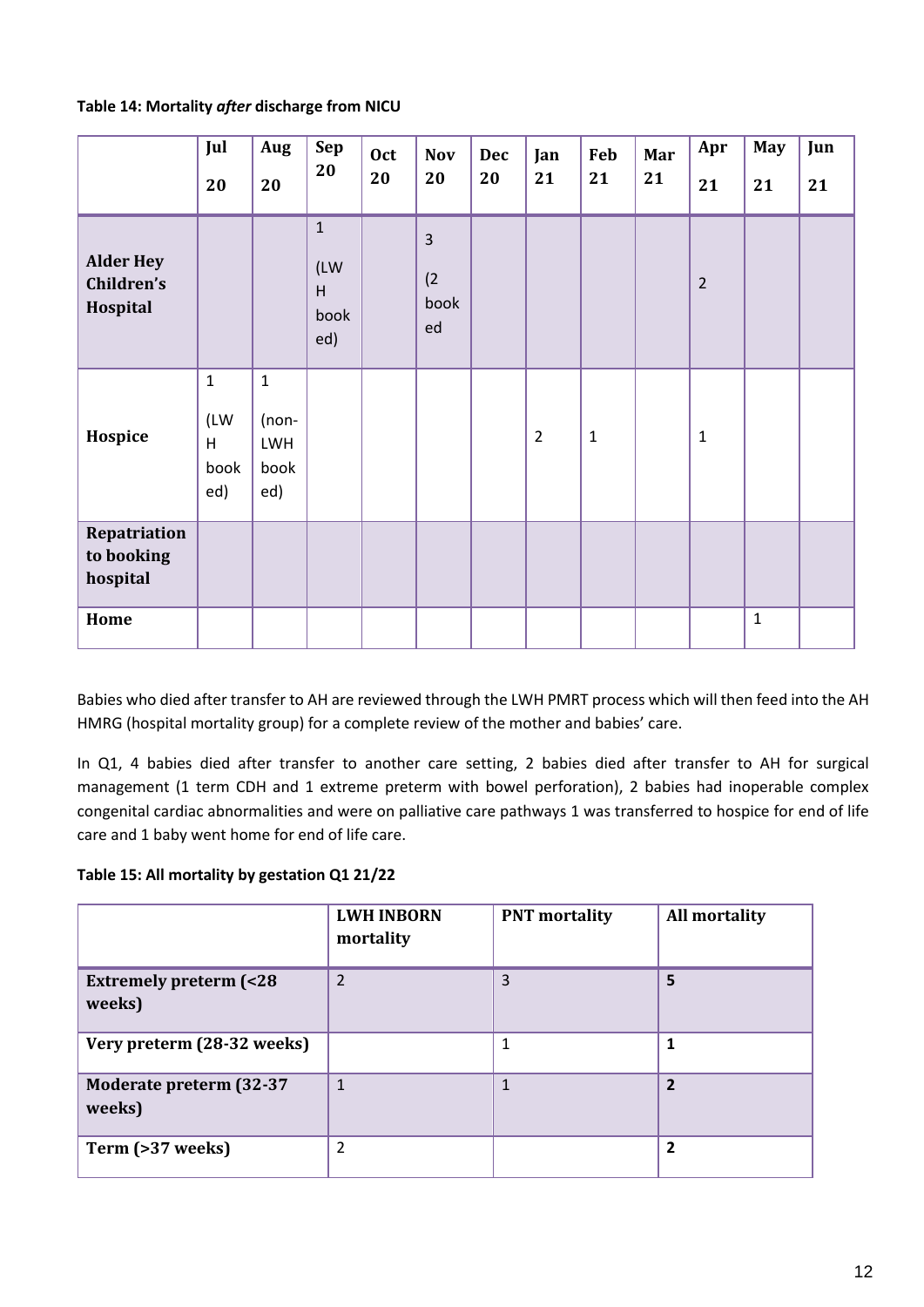Table 16 details the breakdown by primary cause of death as stated on the death certificate, overall for Q1 the largest cause of death was congenital abnormalities accounting for 4 out of the 10 deaths this quarter, these included complex congenital cardiac anomalies, congenital diaphragmatic hernia and multi-cystic kidneys with pulmonary hypoplasia. There was also a rare case of Down Syndrome associated leukaemia in a preterm baby during this quarter.

## **Table 16: All mortality by cause Q1 21/22**

|                                     | <b>LWH</b><br><b>INBORN</b> | Ex-utero<br>transfers | <b>Unbooked</b> | <b>Total</b>   |
|-------------------------------------|-----------------------------|-----------------------|-----------------|----------------|
| Prematurity                         | $\mathbf{1}$                | $\mathbf{1}$          |                 | $\overline{2}$ |
| <b>Infection</b>                    |                             | $\mathbf{1}$          |                 | $\mathbf{1}$   |
| Hypoxic ischaemic<br>encephalopathy |                             |                       |                 |                |
| <b>Congenital abnormality</b>       | $\overline{2}$              | $\overline{2}$        |                 | $\overline{a}$ |
| <b>Respiratory</b>                  |                             |                       |                 |                |
| Cardiovascular                      |                             |                       |                 |                |
| <b>NEC</b>                          | $\mathbf{1}$                |                       |                 | $\mathbf{1}$   |
| Neurological                        |                             | $\mathbf{1}$          |                 | $\mathbf{1}$   |
| <b>Other</b>                        |                             | $\mathbf{1}$          |                 | $\mathbf{1}$   |

## Benchmarking data

We benchmark our mortality through MBRRACE nationally and the international VON network. MBRRACE has reported most recently on 2018 data, figure 2 demonstrates mortality rates over time, the grey lines demonstrate UK average for the LWH comparator group i.e. other NICUs with neonatal surgery.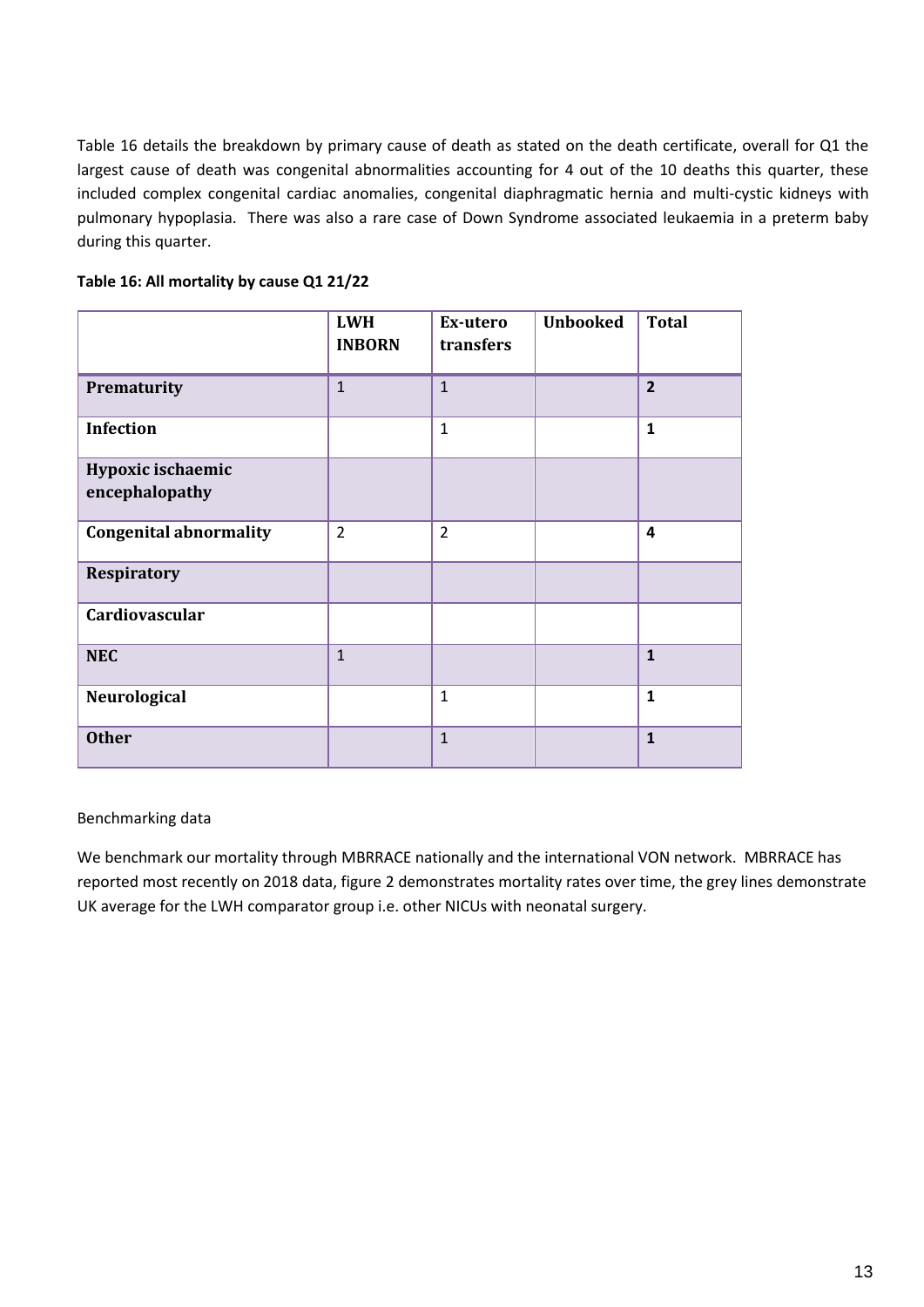### **Figure 2.**

#### Stabilised & adjusted mortality by year of birth

Stabilised & adjusted mortality rates for each type of death compared to the average mortality rate for Trusts and Health Boards in the same comparator group (shown in grey) by year of birth.

Due to updates to the data and improvements to the statistical methodology used, these results might differ slightly from those in previous reports.



We also benchmark through an international group VON, we can compare within the UK members of this network for various aspects of care, figure 3 is the mortality rates specifically for inborn, VLBW (<1500g) babies over time. The 2020 increase is a notable increase in the deviation away from the IQR over the last few years. Whilst reassuring to see 21/22 trend return towards the IQR, it is too soon to comment on this.

#### **Figure 3**

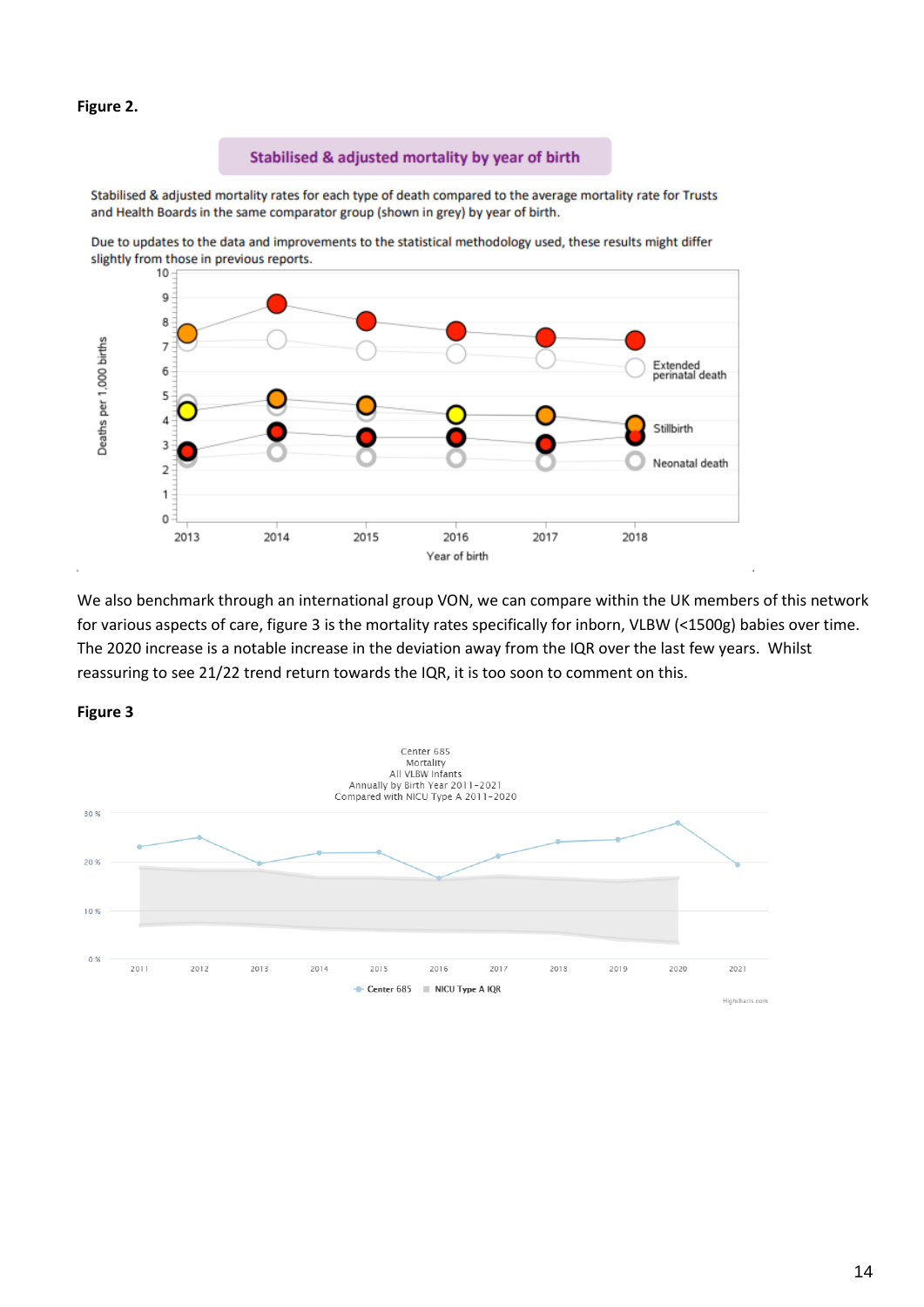## **2. Neonatal mortality reviews**

All neonatal deaths on NICU are reviewed using the standardised national perinatal mortality review tool (PMRT). There is a monthly multi-disciplinary review meeting with representation from neonatal, obstetrics, bereavement support and palliative care teams. Reviews are planned for 6-8 weeks after the baby has died. Where there has been an in-utero transfer or a baby has been transferred post-natally for higher level care, the hospital of booking and or/ birth along with other care providers involved are invited to the meeting to complete a joint review encompassing all aspects of care. Each case is then assigned a grade (A-D, see below) for each of the following areas: antenatal care, neonatal care and care after the baby has died.

#### **Table 17. Perinatal mortality review tool (PMRT)**

|   | no issues with care identified up to the point that the baby was confirmed as having<br>died                |
|---|-------------------------------------------------------------------------------------------------------------|
| B | care issues which the panel considered would have made no difference to the outcome<br>for the baby         |
|   | care issues which the panel considered may have made a difference to the outcome for<br>the baby            |
| D | care issues which the panel considered were likely to have made a difference to the<br>outcome for the baby |

Cases where a grading of C or D has been assigned will be then reviewed further as a table-top review, or if deemed appropriate a formal review or serious incident. Local mortality review outcomes and learning are shared within the department and at the Clinical Effectiveness Group for Cheshire and Mersey NWODN. The PMRT outcomes are reported to the regional child death overview panel (CDOP).

The PMRT process encourages parental engagement, all parents are informed of the review process at the time the baby dies, followed up with a letter detailing the process and how they can engage is provided. Any comments / questions / concerns which the parents send in are addressed as part of the review and parents are offered an appointment to discuss the response thereafter and a letter detailing the PMRT outcome is provided following the appointment.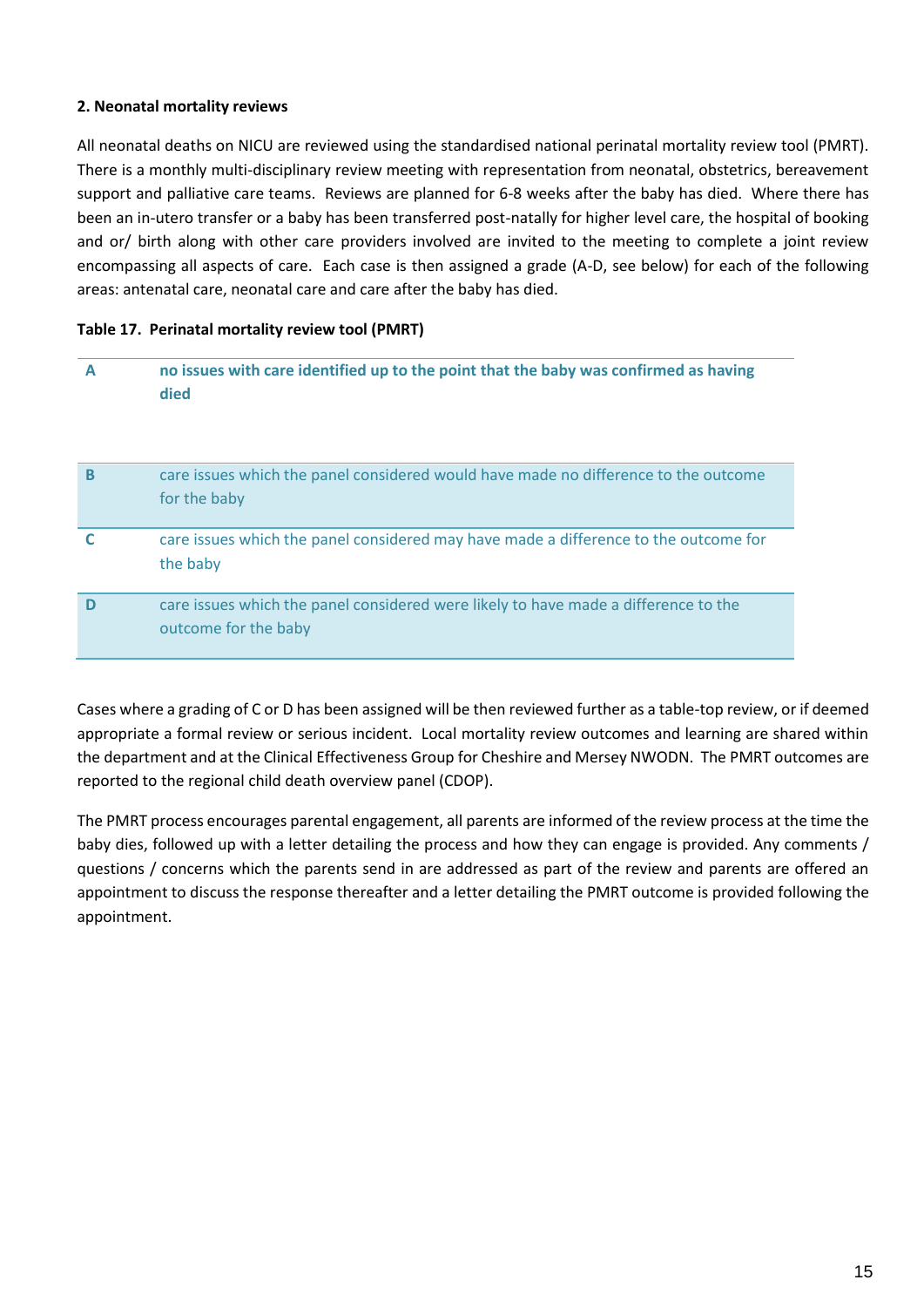# **Table 18: 20/21 Neonatal Mortality Summary**

|                                                                                                        | Q <sub>1</sub>   | Q <sub>2</sub> | Q <sub>3</sub> | Q4 | <b>Total</b> |
|--------------------------------------------------------------------------------------------------------|------------------|----------------|----------------|----|--------------|
| <b>All mortality</b>                                                                                   | 10               |                |                |    |              |
|                                                                                                        |                  |                |                |    |              |
| <b>NICU deaths</b>                                                                                     | $\sqrt{6}$       |                |                |    |              |
| LWH INBORN NICU deaths                                                                                 | $\mathbf{2}$     |                |                |    |              |
| Mortality rate /1000 births                                                                            | 3.1              |                |                |    |              |
| LWH INBORN mortality rate / 1000 births                                                                | $1.0\,$          |                |                |    |              |
| PMRT Reviews completed                                                                                 | 6/10             |                |                |    |              |
| No. of deaths where any care issues were<br>identified (i.e. grades B/C/D)                             |                  |                |                |    |              |
| Antenatal                                                                                              | $\mathbf{1}$     |                |                |    |              |
| Neonatal                                                                                               | 4                |                |                |    |              |
| Care of mother after death of baby                                                                     | $\mathbf 1$      |                |                |    |              |
| No. of deaths where care issues may have or<br>were likely to have affected the outcome<br>(grade C/D) |                  |                |                |    |              |
| Antenatal                                                                                              | $\boldsymbol{0}$ |                |                |    |              |
| Neonatal                                                                                               | $\mathbf 0$      |                |                |    |              |
| Care of mother after death of baby                                                                     | $\boldsymbol{0}$ |                |                |    |              |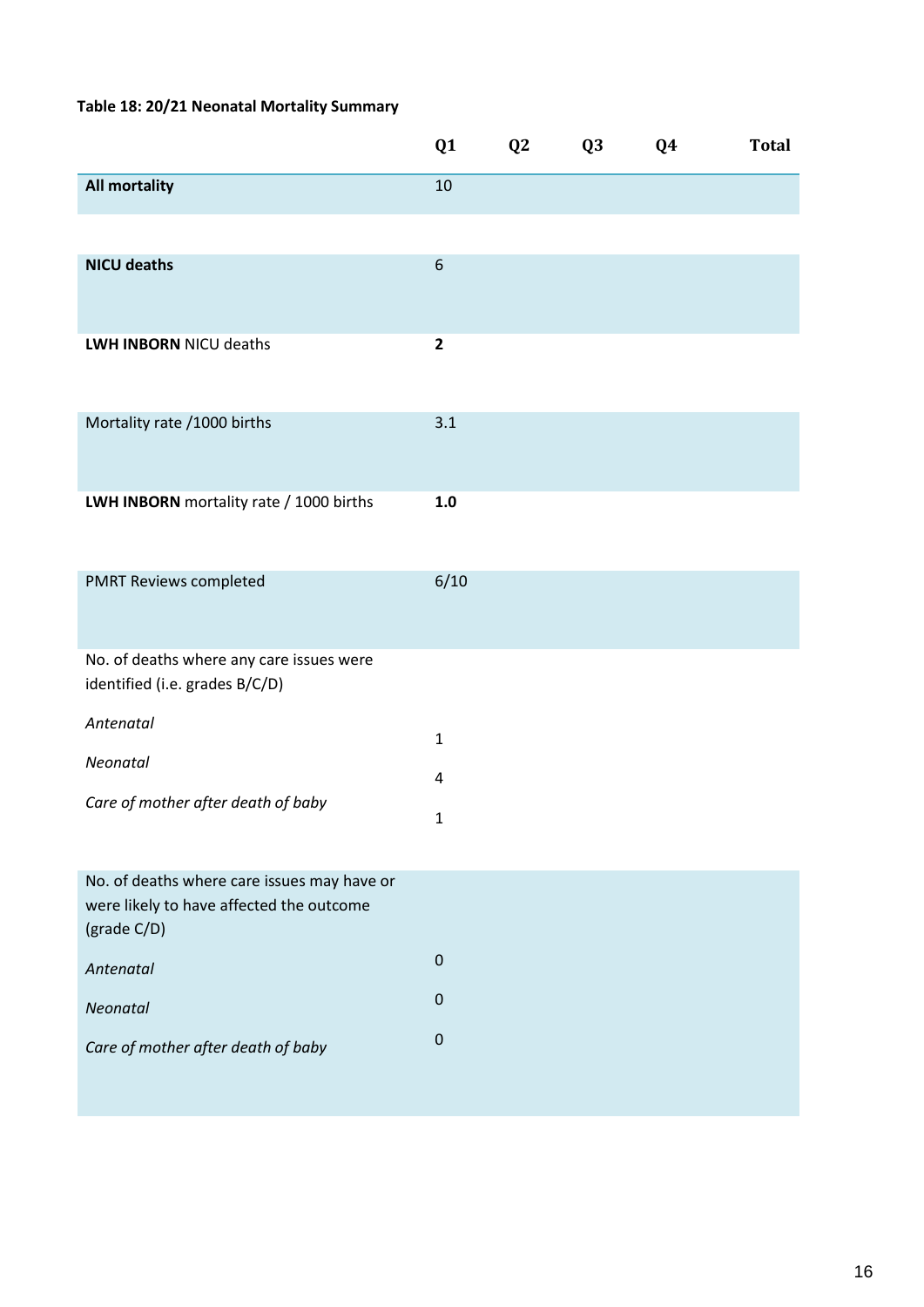## **Learning from Deaths from Q1**

– 6/10 reviews completed, 3 LWH deaths, 3 non- NICU deaths.

Neonatal care:

Of the reviews held to date we identified care issues in the neonatal care in 4 of 6 cases, however in all 4 they were issues or opportunities for improvement which would not have affected the outcome of the baby dying.

The issues identified which did not have affect the outcome for the baby (grade B) include:

- o Non co-location with paediatric surgical services.
- o Unplanned extubation / endotracheal tube dislodgement.
- o Parent communication.
- o Admission temperature.

Actions to address the above issues include:

- o Ongoing development of the Liverpool Neonatal Partnership with AH, provisional opening of 2 NICU cots for Spring 2022 delayed due to concerns about variation in RSV season and estate being protected to manage paediatric admissions.
- o Audit / QIP commenced on unplanned extubations in June 2021 this will be due to be reported at the end of 2021.
- o Admission hypothermia remains under a rolling audit / review process.

#### **Antenatal Care**

Five of the six PMRT cases that have been reviewed received antenatal care in LWH. In 4 of these cases, there were no antenatal care issues identified and have been graded 'A'.

There was one case of a home birth where antenatal care has been graded C, due to an error in the referral triage process, and thus was not reviewed in the pre-term labour clinic in a timely manner. As a response, there is a planned discussion with the ultrasonography department of feasibility of listing scan reports and requests in a chronological manner to avoid a similar occurrence in the future.

#### **Revised 21/22 CNST requirement targets**

The trust was in receipt of the revised maternity invective scheme guidance which has included updated timescales and deadlines for the reporting and reviewing of stillbirths and neonatal deaths.

The neonatal PMRT team are aware of the changes to the guidance and can provide assurance that standards required will be met.

This quarterly report (and previous quarterly reports) will continue to be discussed with the maternity safety champion.